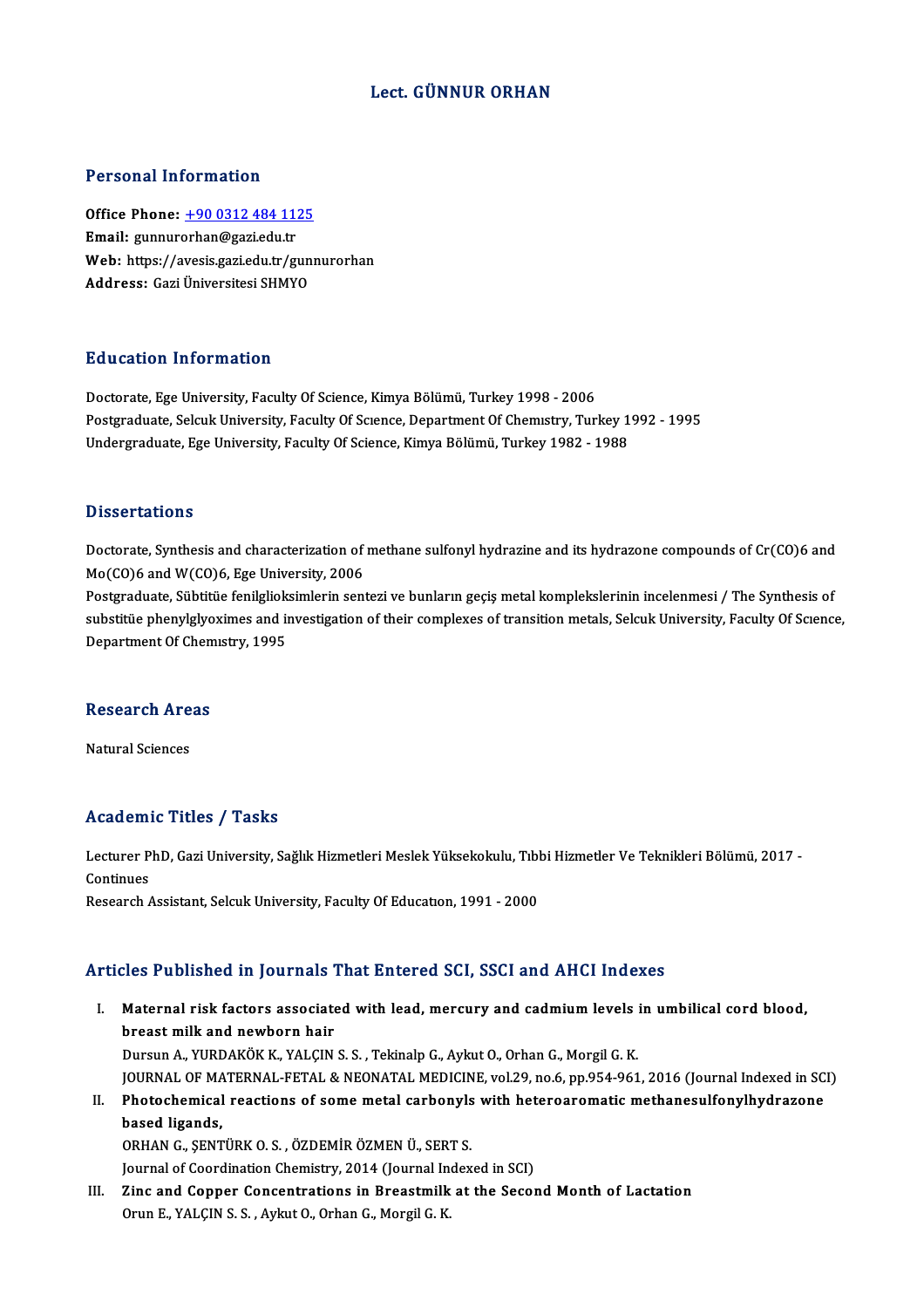INDIAN PEDIATRICS, vol.49, no.2, pp.133-135, 2012 (Journal Indexed in SCI)<br>Preast milk lead and sadmium levels from suburban areas of Ankars

IV. Breast milk lead and cadmium levels from suburban areas of Ankara<br>Orun E., YALCIN S. S., Aykut O., Orhan G., Morgil G. K., YURDAKÖK K., Uzun R. INDIAN PEDIATRICS, vol.49, no.2, pp.133-135, 2012 (Journal Indexed in SCI)<br>Breast milk lead and cadmium levels from suburban areas of Ankar:<br>Orun E., YALÇIN S. S. , Aykut O., Orhan G., Morgil G. K. , YURDAKÖK K., Uzun R.<br>S SCIENCE OF THE TOTAL ENVIRONMENT, vol.409, no.13, pp.2467-2472, 2011 (Journal Indexed in SCI)

### Articles Published in Other Journals

- rticles Published in Other Journals<br>I. Serum Trace Elements Concentration in Patients with Pulmonary Tuberculosis<br>OPHAN G. CEVHAN L. EROČLU V. SEE T ABISHOA IN OCHOI JOC<br>Serum Trace Elements Concel<br>ORHAN G., CEYHAN İ., EROĞLU Y. Serum Trace Elements Concentration in Patients with Pulmonary Tube:<br>ORHAN G., CEYHAN İ., EROĞLU Y.<br>Turkısh Journal of Clinic Laboratuary, 2021 (Other Refereed National Journals)<br>Disinfaction Of Drinking Wators With Ogone P ORHAN G., CEYHAN İ., EROĞLU Y.<br>Turkısh Journal of Clinic Laboratuary, 2021 (Other Refereed National<br>II. Dısınfection Of Drinking Waters With Ozone Bromat Creation<br>OPHAN C. DURAY 7 E
- Turkısh Journal of Clini<br>Dısınfection Of Drink<br>ORHAN G., DURAK Z. E.<br>The Turkish Journal of The Turkish Journal of Occupational / Environmental Medicine and Safety, 2021 (Other Refereed National Journals) ORHAN G., DURAK Z. E. The Turkish Journal of Occupational / Environmental Medicine and Safety, 2021 (Other Refereed National<br>Journals)<br>III. İç Anadolu Bölgesindeki Bazı İllere Ait Suların Organoklorlu Ve Organofosforlu Pestisitler Yönünden<br>D
- Journals)<br>İç Anadolu Bölges<br>Değerlendirilmesi<br>OPHAN C. DUPAK Z İç Anadolu Bölgesind<br>Değerlendirilmesi<br>ORHAN G., DURAK Z. E.<br>Türk Hüyen ve Denevse De<mark>ğerlendirilmesi</mark><br>ORHAN G., DURAK Z. E.<br>Türk Hijyen ve Deneysel Biyoloji Dergisi, 2018 (Other Refereed National Journals)<br>Nitrate Ja Water And Metabolism Effests

- ORHAN G., DURAK Z. E.<br>Türk Hijyen ve Deneysel Biyoloji Dergisi, 2018<br>IV. Nıtrate In Water And Metabolısm Effects<br>DURAK Z. E. , ORHAN G. Türk Hijyen ve Deneyse<br>Nıtrate In Water And<br>DURAK Z. E. , ORHAN G.<br>The Turkish Journal of G Nıtrate In Water And Metabolism Effects<br>DURAK Z. E. , ORHAN G.<br>The Turkish Journal of Occupational / Environmental Medicine and Safety, 2017 (Other Refereed National<br>Journals) DURAK Z.<br>The Turki:<br>Journals)<br>Morgury The Turkish Journal of Occupational / Environmental Medicine and Safety, 2017 (Other Represental)<br>Journals)<br>V. Mercury Exposure Via Breast-Milk in Infants From a Suburban Area of Ankara<br>ÖPÜNE VALCINS S. OPHANG VUPDAKÖK K
- Journals)<br>Mercury Exposure Via Breast-Milk in Infan<br>ÖRÜN E., YALÇIN S.S. , ORHAN G., YURDAKÖK K.<br>Turkish Journal Of Pediatries 2012 (Other Pefer Mercury Exposure Via Breast-Milk in Infants From a Suburban<br>ÖRÜN E., YALÇIN S.S., ORHAN G., YURDAKÖK K.<br>Turkish Journal Of Pediatrics, 2012 (Other Refereed National Journals)<br>Synthosis of 1.2 bis(nhonylslyovime)ethane and
- ÖRÜN E., YALÇIN S. S. , ORHAN G., YURDAKÖK K.<br>Turkish Journal Of Pediatrics, 2012 (Other Refereed National Journals)<br>VI. Synthesis of 1,2-bis(phenylglyoxime)ethane and 1,3- bis(phenylglyoxime)propane and their<br>nolymoris mo Turkish Journal Of Pediatrics, 2<br>Synthesis of 1,2-bis(phenyl<sub>i</sub><br>polymeric metal complexes<br>OPHAN C. UCAN H<sup>1</sup> Synthesis of 1,2-bis<br>polymeric metal co<br>ORHAN G., UÇAN H. İ.<br>Synthesis and Beastiv polymeric metal complexes<br>ORHAN G., UÇAN H. İ.<br>Synthesıs and Reactivity in Inorganic and Metal-Organic Chemistry, 1998 (Refereed Journals of Other Institutions)

# synthesis and Reactivity in Inorganic and Metal-Organic Chemistry, 1998 (<br>Refereed Congress / Symposium Publications in Proceedings

- efereed Congress / Symposium Publications in Proceedings<br>I. İçme Sularının Ozon İle Dezenfeksiyonu Neticesinde Bromat Oluşumu<br>ORHANG DURAKZ E I. İçme Sularının Ozon İle Dezenfeksiyonu Neticesinde Bromat Oluşumu ORHAN G. DURAKZ.E. İçme Sularının Ozon İle Dezenfeksiyonu Neticesin<br>ORHAN G., DURAK Z. E.<br>2. Uluslararası Su ve Sağlık Kongresi, 17 February 2017<br>Suda Nitrat ve Metabalizmaya Etkileri
- II. Suda Nitrat ve Metobolizmaya Etkileri<br>DURAK Z. E., ORHAN G. 2. Uluslararası Su ve Sağ<br>Suda Nitrat ve Metob<br>DURAK Z. E. , ORHAN G.<br>2. Uluslararası Su ve Sağ Suda Nitrat ve Metobolizmaya Etkileri<br>DURAK Z. E. , ORHAN G.<br>2. Uluslararası Su ve Sağlık Kongresi, 17 February 2017<br>Analysis en Phytothereneutisals Complementary 1

DURAK Z. E. , ORHAN G.<br>2. Uluslararası Su ve Sağlık Kongresi, 17 February 2017<br>III. Analysis on Phytotherapeuticals Complementary Treatment Algorithms used for Some Chronic<br>Disease 2. Uluslar<br><mark>Analysis</mark><br>Disease<br><sup>Erdoğan</sup> Analysis on Phytother<br>Disease<br>Erdoğan S. S. , ORHAN G.<br>The 1st International and

Erdoğan S.S., ORHAN G.

Disease<br>Erdoğan S. S. , ORHAN G.<br>The 1st International and 3rd National Complementary Therapies and Supportive Care Practice Congress, 24<br>November 2016 The 1st International and 3rd National Complementary Therapies and Supportive Care Practice Congress, 24<br>November 2016<br>IV. Evaluation of Phytotheraphic Applications in Toxicological Terms Within the Scope of Traditional<br>an

- November 2016<br>Evaluation of Phytotheraphic A<br>and Complementary Medic.ine Evaluation of Phytoth<br>and Complementary N<br>ORHAN G., Erdoğan S. S.<br>2nd International Feren and Complementary Medic.ine<br>ORHAN G., Erdoğan S. S.<br>2nd International Forensic Toxicology Congress, 26 May 2016<br>Determination of Natemysin nosidual levels in some son
	-

ORHAN G., Erdoğan S. S.<br>2nd International Forensic Toxicology Congress, 26 May 2016<br>V. Determination of Natamycin residual levels in some consumer products by using HPLC method<br>Erdoğan S. S. , ORHAN G. 2nd International Foren:<br><mark>Determination of Nat</mark><br>Erdoğan S. S. , ORHAN G.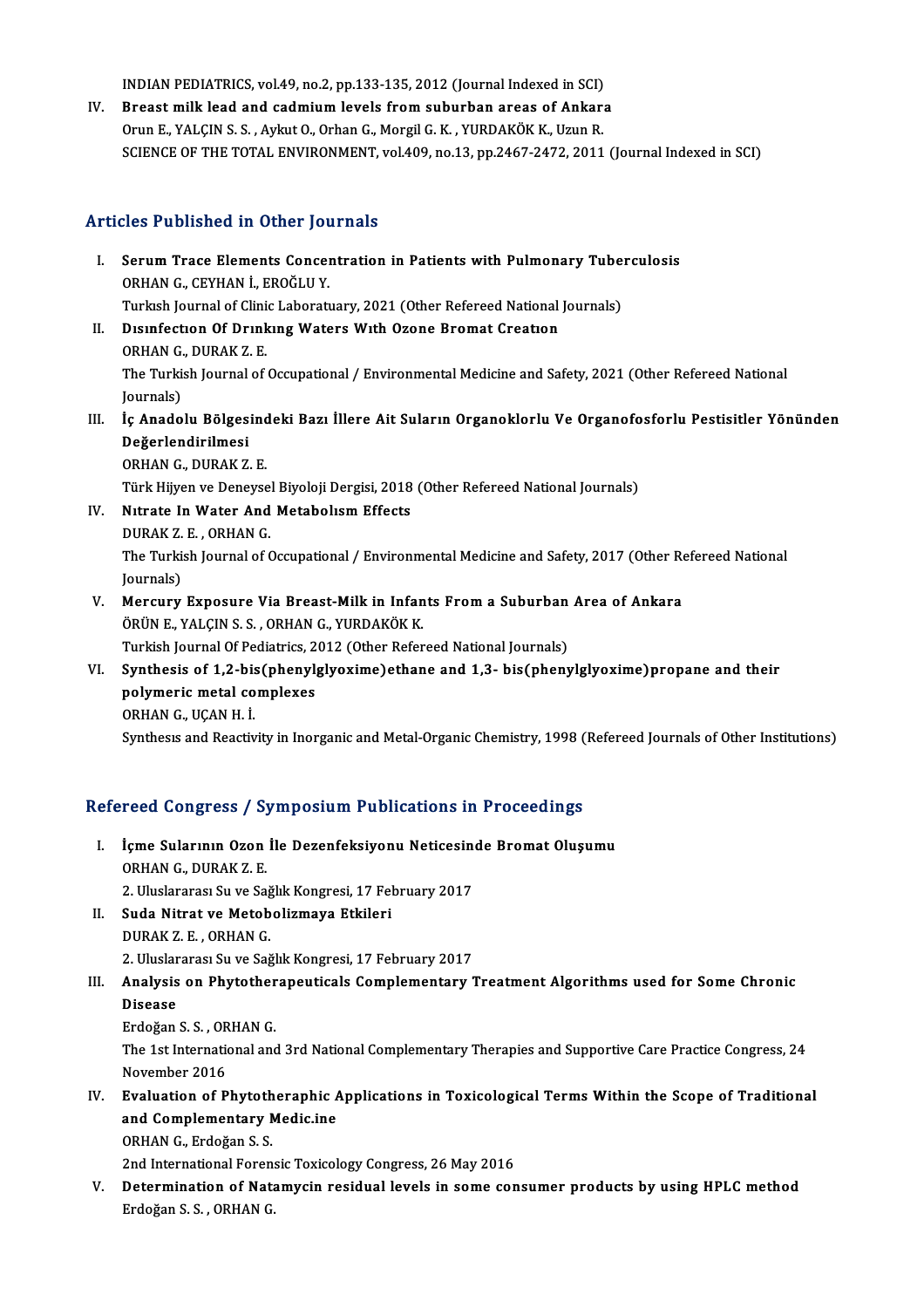3rd World Conferences on Health sciences, 28 April 2016<br>Akü Fehnikasında Calısan Bir Crun İssinin Kanındalı 3rd World Conferences on Health sciences, 28 April 2016<br>VI. Akü Fabrikasında Çalışan Bir Grup İşçinin Kanındaki Kurşun Düzeylerinin ICP-MS Yöntemi ile Tespit<br>Rdilmosi 3rd Work<br>**Akü Fabı<br>Edilmesi**<br>O<sup>RHAN C</sup> Akü Fabrikasında<br>Edilmesi<br>ORHAN G., IRMAK H.<br>19. Klinik Teksikaleji Edilmesi<br>ORHAN G., IRMAK H.<br>18. Klinik Toksikoloji Derneği Kongresi, 23 May 2013<br>Oyungaklarda Bisfanal A Dürovinin L.C. MS (MS N ORHAN G., IRMAK H.<br>18. Klinik Toksikoloji Derneği Kongresi, 23 May 2013<br>VII. Oyuncaklarda Bisfenol A Düzeyinin LC-MS/MS Yöntemi ile Belirlenmesi<br>ORHAN C. IBMAK H 18. Klinik Toksikoloji<br>Oyuncaklarda Bisfo<br>ORHAN G., IRMAK H.<br>19. Klinik Toksikoloji Oyuncaklarda Bisfenol A Düzeyinin LC-MS/MS Y<br>ORHAN G., IRMAK H.<br>18. Klinik Toksikoloji Derneği Kongresi, 23 May 2013<br>Matal Ağızlıklı Cam Sürebilarda Farklı Misrasyo ORHAN G., IRMAK H.<br>18. Klinik Toksikoloji Derneği Kongresi, 23 May 2013<br>VIII. Metal Ağızlıklı Cam Sürehilerde Farklı Migrasyon Uygulamaları Kullanılarak ICP-MS Yöntemi ile Ağır<br>Metal Cesislerinin Belirlenmesi 18. Klinik Toksikoloji Derneği Kongi<br>Metal Ağızlıklı Cam Sürehilerde<br>Metal Geçişlerinin Belirlenmesi<br>OPHAN C. IPMAK H Metal Ağızlıklı Cam<br>Metal Geçişlerinin<br>ORHAN G., IRMAK H.<br>9. Klinik Teksikeleji I 19. Metal Geçişlerinin Belirlenmesi<br>19. ORHAN G., IRMAK H.<br>8. Klinik Toksikoloji Derneği Kongresi, 23 May 2013 ORHAN G., IRMAK H.<br>8. Klinik Toksikoloji Derneği Kongresi, 23 May 2013<br>IX. imyasal Savaş Ajanı Beyanı ile Gelen Sıvı Numunelerin GC-MS Yöntemi ile Analizi<br>OPHAN G. IPMAK H 8. Klinik Toksikoloji I<br><mark>imyasal Savaş Ajan</mark><br>ORHAN G., IRMAK H.<br>12. *Vimyasal Savas A* i<mark>myasal Savaş Ajanı Beyanı ile Gelen Sıvı Numunelerin GC-MS Yöntemi ile Analizi</mark><br>ORHAN G., IRMAK H.<br>13- Kimyasal Savaş Ajanı Beyanı ile Gelen Sıvı Numunelerin GC-MS Yöntemi ile Analizi, 18. Klinik Toksikoloji<br>Derneği Kong ORHAN G., IRMAK H.<br>13- Kimyasal Savaş Ajanı Beyanı<br>Derneği Kongresi, 27 May 2013<br>İslanmiş Cıda ve Sulanda Bes X. İşlenmiş Gıda ve Sularda Pestisit Etken Maddelerinin GC-MS ile Tespiti<br>ORHAN G. Derneği Kongresi, 27 May 2013 4.Gıda Güvenliği Kongresi, 14 April 2013 ORHAN G.<br>4.Gıda Güvenliği Kongresi, 14 April 2013<br>XI. Probiyotik ve Fos İçerikleri Tıbbi Amaçlı Beslenme Ürünlerinin Bazı Kimyasal Mikrobiyolojik<br>Örellikleri ile Aflatakain Varlığının Arastırılması 4.Gıda Güvenliği Kongresi, 14 April 2013<br>Probiyotik ve Fos İçerikleri Tıbbi Amaçlı Beslenı<br>Özellikleri ile Aflatoksin Varlığının Araştırılması<br>OPHAN C Probiyoti<br>Özellikler<br>ORHAN G.<br>Uluslarara Özellikleri ile Aflatoksin Varlığının Araştırılması<br>ORHAN G.<br>Uluslararası Katılımlı "1. Ulusal Probiyotik Prebiyotik ve Fonksiyonel Gıdalar Kongresi, 11 April 2013<br>Özel Tıbbi Amaslı Peslanma Ürünlerinde Vitamin E ile Selen ORHAN G.<br>11 . Üluslararası Katılımlı "1. Ulusal Probiyotik Prebiyotik ve Fonksiyonel Gıdalar Kongresi, 11 April 2013<br>2011. Özel Tıbbi Amaçlı Beslenme Ürünlerinde Vitamin E ile Selenyum Miktarlarının Belirlenmesi<br>2014 N.C Uluslarara<br>**Özel Tıbb**<br>ORHAN G.<br>11 Grda Ke Özel Tıbbi Amaçlı Beslenme Ürü**ı**<br>ORHAN G.<br>11.Gıda Kongresi;, 10 October 2012<br>Tıbbi Amaçlı Beslenme Ürünleri**ı** ORHAN G.<br>11.Gıda Kongresi;, 10 October 2012<br>XIII. Tıbbi Amaçlı Beslenme Ürünlerinde Fenilalanin Düzeyinin LC-MS/MS Yöntemiyle Belirlenmesi<br>ORHAN G. GULHA G 11.Gıda Kongresi;, 10<br>Tıbbi Amaçlı Besle<br>ORHAN G., ÇULHA C.<br>11.Cıda Kongresi 10 Tıbbi Amaçlı Beslenme Ürünleri<br>ORHAN G., ÇULHA C.<br>11.Gıda Kongresi, 10 October 2012<br>An IGB MS Method Fer The Deta ORHAN G., ÇULHA C.<br>11.Gıda Kongresi, 10 October 2012<br>XIV. An ICP-MS Method For The Determination Of Total Mercury In Blood And Urine After An Inorganic<br>Mercury Intoviation 11. Gida Kongresi, 10 October 2012<br>An ICP-MS Method For The Det<br>Mercury Intoxication<br>ORHAN G. An ICP-M<br>Mercury<br>ORHAN G.<br>Eth Intern 6th International Congress of Turkish Society of Toxicology, 05 February 2006 ORHAN G.<br>6th International Congress of Turkish Society of Toxicology, 05 February 2006<br>XV. VI B metal karbonillerinin M(CO)6( M=Cr, Mo, W) Tiyofen-2-karboksaldehitmetansülfonil hidrazon<br>ile Estekimuasel Tenkimeleri" 6th International Congress of Turl<br>VI B metal karbonillerinin M((<br>ile Fotokimyasal Tepkimeleri"<br>Sert S. SUPASLE, erban G. SENTÜ VI B metal karbonillerinin M(CO)6( M=Cr, Mo, W) Tiyofen-2-ka:<br>ile Fotokimyasal Tepkimeleri"<br>Sert S., SUBAŞI E., orhan G., ŞENTÜRK O. S. , ÖZDEMİR ÖZMEN Ü., Ugur F.<br>YVIL Ulugal Kimua Kangrasi İstanbul Turkay 7 , 11 Santamba ile Fotokimyasal Tepkimeleri"<br>Sert S., SUBAŞI E., orhan G., ŞENTÜRK O. S. , ÖZDEMİR ÖZMEN Ü., Ugur F.<br>XVII Ulusal Kimya Kongresi İstanbul, Turkey, 7 - 11 September 2003 Sert S., SUBAŞI E., orhan G., ŞENTÜRK O. S. , ÖZDEMİR ÖZMEN Ü., Ugur F.<br>XVII. Ulusal Kimya Kongresi İstanbul, Turkey, 7 - 11 September 2003<br>XVI. 2-Asetiltiyofenmetansülfonilhidrazon sentezi ve VI B Grubu metal karbonilleri XVII Ulusal Kimya Kongresi İs<br>2-Asetiltiyofenmetansülfo<br>Fotokimyasal Tepkimeleri<br>SEPT S. SUPASLE, OPHAN C 2-Asetiltiyofenmetansülfonilhidrazon sentezi ve VI B Grubı<br>Fotokimyasal Tepkimeleri<br>SERT S., SUBAŞI E., ORHAN G., ŞENTÜRK O. S. , ÖZDEMİR ÖZMEN Ü.<br>YVILUlusal Kimya Kongresi, 08 Sentember 2002 Fotokimyasal Tepkimeleri<br>SERT S., SUBAŞI E., ORHAN G., ŞENTÜRK O. S. , ÖZI<br>XVII Ulusal Kimya Kongresi., 08 September 2003<br>VI B. matal karbanillarının M(CO)E( M=Cr M SERT S., SUBAŞI E., ORHAN G., ŞENTÜRK O. S. , ÖZDEMİR ÖZMEN Ü.<br>XVII Ulusal Kimya Kongresi., 08 September 2003<br>XVII. VI B metal karbonillerinin M(CO)6( M=Cr,Mo,W) Tiyofen-2-karboksaldehitmetansülfonil hidrazon ile<br>Fetek XVII Ulusal Kimya Kongresi., (<br>VI B metal karbonillerinin<br>Fotokimyasal Tepkimeleri<br>SURASI E ÄZDEMİR ÄZMEN I VI B metal karbonillerinin M(CO)6( M=Cr,Mo,W) T<br>Fotokimyasal Tepkimeleri<br>SUBAŞI E., ÖZDEMİR ÖZMEN Ü., ORHAN G., ŞENTÜRK O. S.<br>YVIL Ulusal Kimya Kangresi, 09 Santambar 2002 Fotokimyasal Tepkimeleri<br>SUBASI E., ÖZDEMİR ÖZMEN Ü., ORHAN G., SENTÜRK O. S. XVIII. 2-Asetil-5-Metiltiyofenmetansülfonilhidrazon'un Sentezi ve VI B Metal Karbonilleri (M=Cr,Mo,W) ile<br>Fotokimyasal Tepkimeleri XVII Ulusal Kimya Kongresi, 08 September 2003 2-Asetil-5-Metiltiyofenmetansülfonilhidrazon'un <mark>:</mark><br>Fotokimyasal Tepkimeleri<br>SERT S., ORHAN G., ŞENTÜRK O. S. , ÖZDEMİR ÖZMEN Ü.<br>YVIL Ulugel Kimua Kangresi, Turkey, 08 Santambar 2002 Fotokimyasal Tepkimeleri<br>SERT S., ORHAN G., ŞENTÜRK O. S. , ÖZDEMİR ÖZMEN Ü.<br>XVII Ulusal Kimya Kongresi, Turkey, 08 September 2003